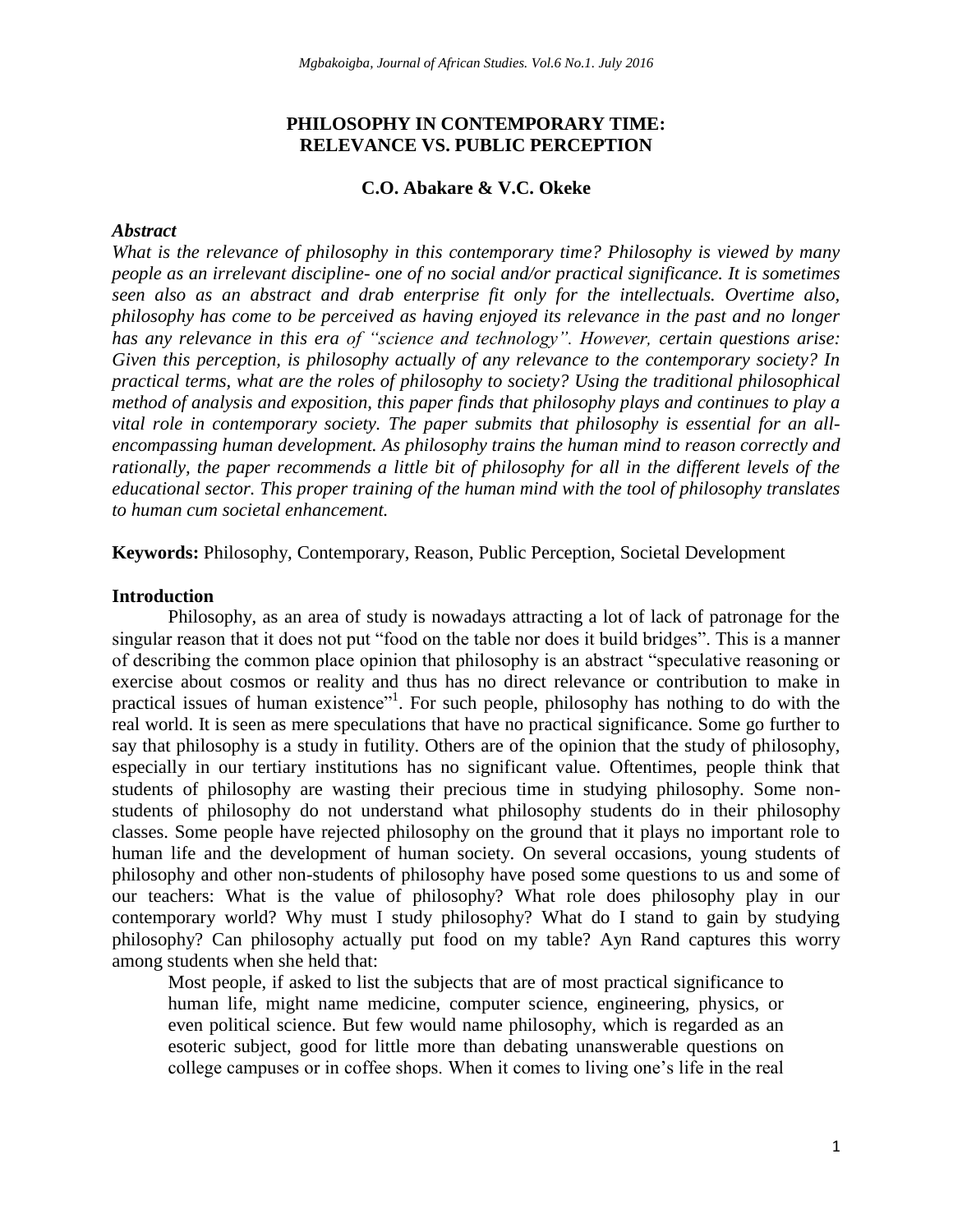world and dealing with real issues, it is commonly thought, philosophy is  $irrelevant<sup>2</sup>$ .

Is this view true? Has philosophy really any function or relevance in terms of contributing to the practical existence of the contemporary society or to society in general? To hold a position in the negative as regards to this question, is to affirm the poverty and irrelevance of philosophy.

The fulcrum of this paper is to examine the issue of the unwarranted underestimation of philosophy as a course of study and as an area of human endeavour. The bottom line of our argument is that while the import of philosophy might not be glaringly in the immediate as Architecture, Medicine, Mining etc, its contribution is immense and undeniable. It is also a finding of this work that the "tag of irrelevance" on philosophy is as a result of misconceptions in most conceptions or understanding of philosophy. A more complete answer to the question of the relevance of philosophy requires a reconstruction of the concept of philosophy itself. Philosophy is not an activity performed exclusively by university professors who work in departments of philosophy. Such a definition excludes, for example, Descartes, Spinoza, Locke, Hume and a good number of scholars that never taught in any university. The work also sets out to portray in a different light, philosophy from the abstract nature which it has been perceived and of which Thales in his star gazing, did not redeem.

The work begins with an attempt to establish "what philosophy is not" by correcting some of the wrong notions of philosophy. Further, it attempts to posit more all-encompassing and reliable notions of philosophy, while it ultimately enumerates the relevance of philosophy through the many manifestations of philosophy.

# **Defining Philosophy**

From a common place point of view, when one hears of "philosophy", "what immediately comes to mind is the picture of arguments, disagreements or logic"<sup>3</sup>. Some other people see philosophy as a subject that deals with matters out of this world, in the realm of the spiritual. Others see it as an academic activity fit only for the ivory towers and of no practical import to existence. Others still see philosophy merely as a "people"s worldview or one"s moral guide"<sup>4</sup>.

However, even though philosophy cannot deny encompassing all of these ascriptions, it is however wider and far reaching than such limited understanding.

To attempt to define philosophy, we must first of all at this juncture attempt to establish that which is not philosophy, and it is at the end also philosophizing.

# **What Philosophy is Not**

To many, philosophy implies such things as "dexterity in telling lies" or "deceiving the unwary". To those who hold this position, the philosopher is that man who possesses an extra ordinary power to turn issues and arguments upside down all to his favour. These people recognize the complex intellectual activity involved in the trade of philosophy but simply have a wrong conception of the essence of the "philosophical activity". However, philosophy is not the "art or science of lies telling". Philosophy is definitely not the art of deception. As a matter of fact truth telling is the fulcrum of the philosophical enterprise. Philosophy attempts to conceive the true nature of reality, and cannot at the same time be involved in the falsification of the same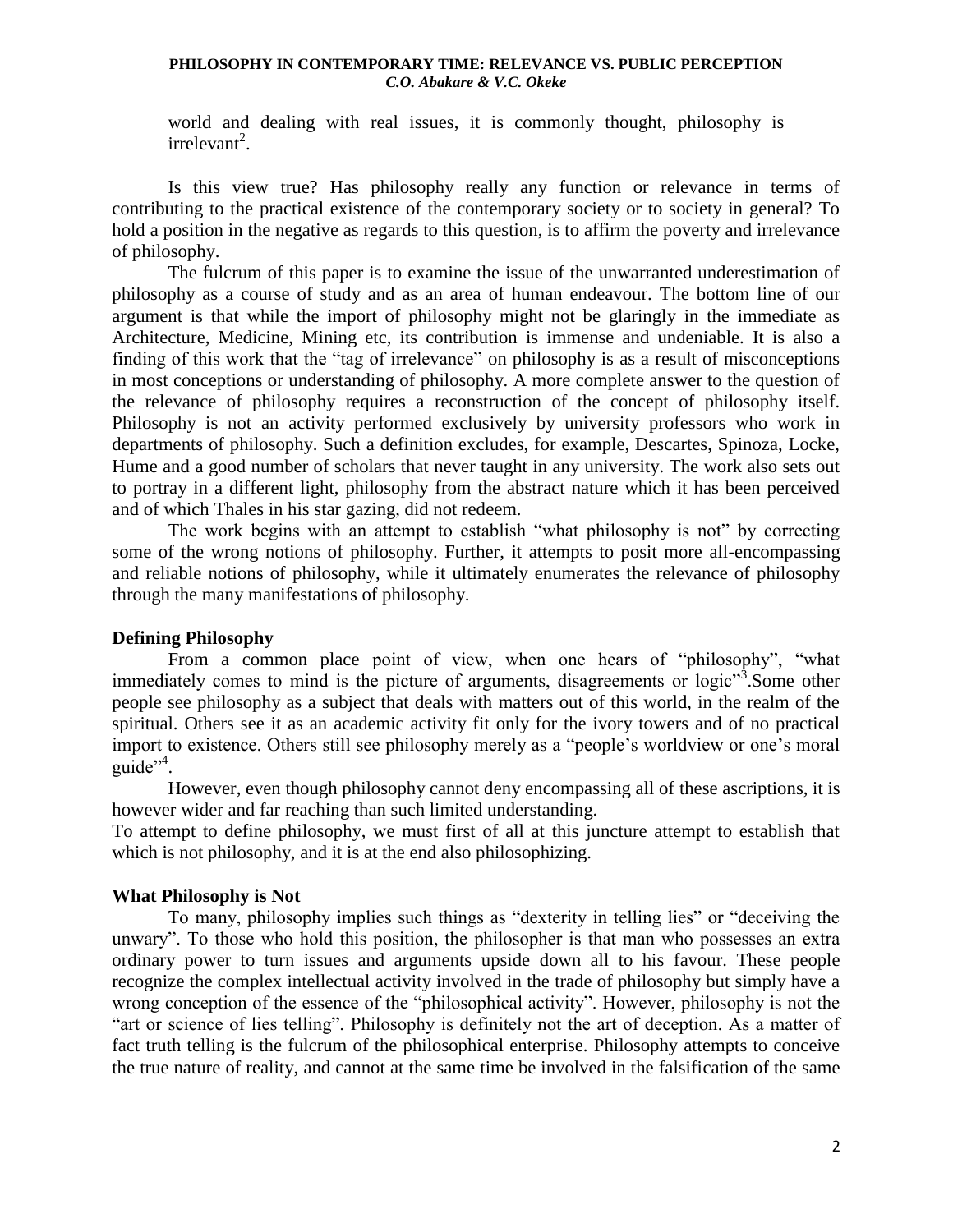reality which it purports to portray in its true light. This explains Mann and Weyche"s claim that the philosopher is one "who loves the truth in its deepest meaning"<sup>5</sup>.

An art which is closely related to philosophy and which people have continually mistaken as philosophy is sophistry. Sophistry is the use of powerful and sometimes fallacious arguments to distort the bane of issues. This was the stock in trade of the Greek thinker Gorgias and a good number of other sophists (itinerant teachers). Many people mistake philosophy for this art. However, while sophistry attempts to share some features with philosophy, philosophy is not sophistry. While philosophy is an activity with a nobler aim than sophistry, which is an unattached attempt to unravel reality in its many mysteries. Sophistry on the other hand is an art in which its practitioners are basically interested in the financial proceeds they make in teaching their students "oratory" in order to acquire political power or office.

Again, another wrong notion of philosophy is that which arises from people"s conclusion about the concern of the philosopher. For many people, philosophy is some remote or antiworldly activity and to this uninitiated, the idea of the "philosopher" conjures images of dead white guys with unattended to beards and furrowed brows, incessantly nulling over the meaning of life. For them still, the philosophers are spirits or conservative lots who have taken to live against the world. The philosopher "may well be an ascetic or hermit or should just be these"<sup>6</sup>. This opinion is however erroneous and should be discarded for "although many people think philosophy as being remote from normal interests and beyond comprehension, nearly all of us have some philosophical views, whether we are aware of them or not"<sup>7</sup>. Anyone who asks questions about concepts, seeks clarifications and distinctions, and opens up new conceptual space and gives some argumentation to support his or her claims thereby engages in philosophy. The implication of this, is that most professionals in their different fields practice a certain level of philosophy one way or another.

In a more loosed sense of the term, every human being is a philosopher. Almost everyone has been puzzled from time to time by such basic philosophic questions as: "What is the meaning of life?", "Did I have any existence before I was born into this world?" and "Is there life after death?" Umeogu also captures this in a sense when he explains that:

Most people also have some kind of philosophy in the sense of a personal worldview or outlook on life. Even a person who claims that considering philosophic questions is a waste of time is expressing what is significant, worthwhile or valuable to philosophy. A rejection of all philosophy is in itself philosophy. So if we are going to philosophize, we shall philosophize. Even, when we say that we are not going to philosophize, we must philosophize; for we need philosophy to prove that we are not going to philosophize. So, at any rate, we philosophize $8$ .

In essence, in a general sense, when we are philosophizing we are philosophizing and when we are not philosophizing or claim that we are not philosophizing or that philosophy or philosophizing has no relevance to practical experience, we are philosophizing, as we would require some level of conviction or convincing one way or another to establish that we are philosophizing or not philosophizing.

At any rate, the above general meaning of philosophy, is however, not the case in the technical sense of the term. It is this technical sense of the term that is at this point of outmost import to us as it establishes clearly that which qualifies to be philosophy. In delimiting what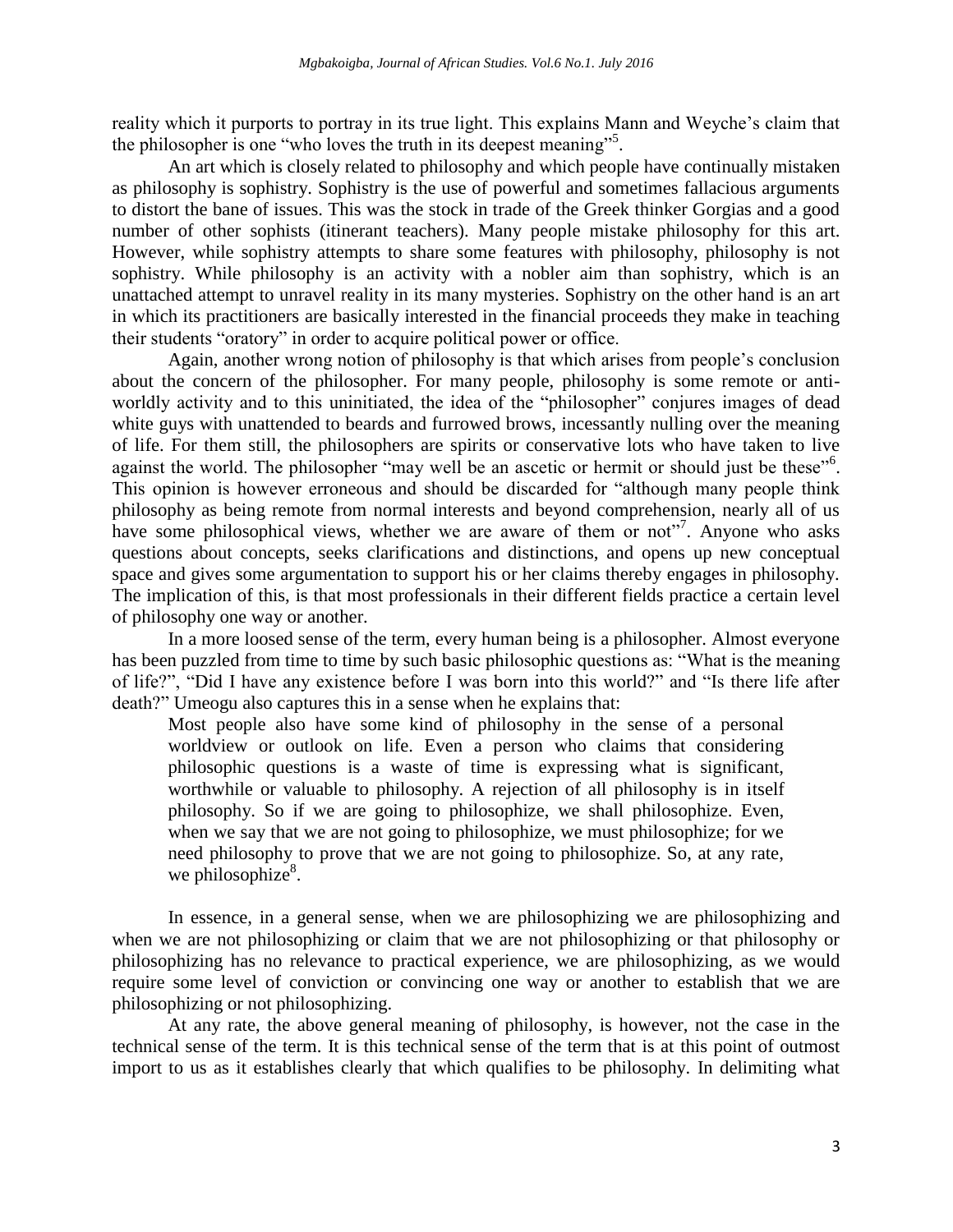qualifies as philosophy in the technical sense, we must establish qualities that are all embracing and far reaching than the notions that have been found wanting.

### **What is Philosophy?**

So what exactly is philosophy?

There are a number of different answers to this question in large part because the word itself is used in different ways by different people. For those who are uninitiated in philosophy, philosophy is portrayed as an image of old white beard men nulling over reality or is it essences?, "the meaning of which they know not". Often than not, we speak of the "philosophies" of different people, organizations or institutions- the philosophy of the ruling All Progressives Congress or the philosophy of UNIZIK. But philosophy as a discipline in academia is much more different from this descriptions. Philosophy can be thought of as the inquiry into what David Curry calls "the furniture of the world"<sup>9</sup>. What is out there? How do we know or justify our knowledge of the world, and how do our beliefs about different things relate to one another? Are they consistent? Do we have good reasons for what we believe and what are these? These fundamental questions are the types exclusively reserved for philosophy.

Etymologically, the word "philosophy" is derived from two Greek words, *philein* which means "to love" and *Sophia* which means "wisdom". Philosophy from its etymology simply means "love of wisdom". It was Pythagoras who first coined the word philosophy when he called himself a lover of wisdom. When people called him the wise one, he refused to answer the name and told them that he was not a wise one. For him, he had not attained wisdom, rather he loved wisdom; he sought for wisdom. This is why a philosopher can be said to be a lover of wisdom or a seeker of wisdom. Philosophy is therefore seen as an inquiry. It does not claim to know everything but it makes critical and objective effort to acquire wisdom. A philosopher is not a person with ""I-too-know" mentality; he is the one who knows that he does not know and makes effort to know"<sup>10</sup>.

This Greek conception of philosophy as the "love of wisdom" is still valid today. Philosophy now, as then, begins with the realization that we know very little about the most important things in life. Philosophers continue to ponder basic questions about the universe and human existence. They are away of the answers provided by common sense and authority (religious or secular), "but know that such answers can be partially or entirely mistaken"<sup>11</sup>. Philosophers are "skeptical" in the root sense of "taking a closer look" at an idea before accepting it. They seek answers based on reason and experience, realizing that any answer so proposed (including theirs") is only tentative and subject to debate (this will be discussed in more detail in the subtheme on the social relevance of philosophy). As a matter of fact, practically every major philosophical question or problem is still vigorously disputed, even after centuries of debate. The "lack of definitive answers in philosophy may seem frustrating until we come to see that the value of philosophizing lies not so much in the theories it produces as in the very activity of seeking wisdom.

Garforth saw the difficulty in this simple explanation of the "complexity" called philosophy. This is why he explains thus:

The Greek word philosophia, said to have been invented by Pythagoras, means "love of wisdom", but "wisdom" is a word hedged around with ambiguities. It can mean "knowledge", "experience of life", "a discriminating sense of value"; or all three together, but what knowledge is and whether some forms of it (if so, which)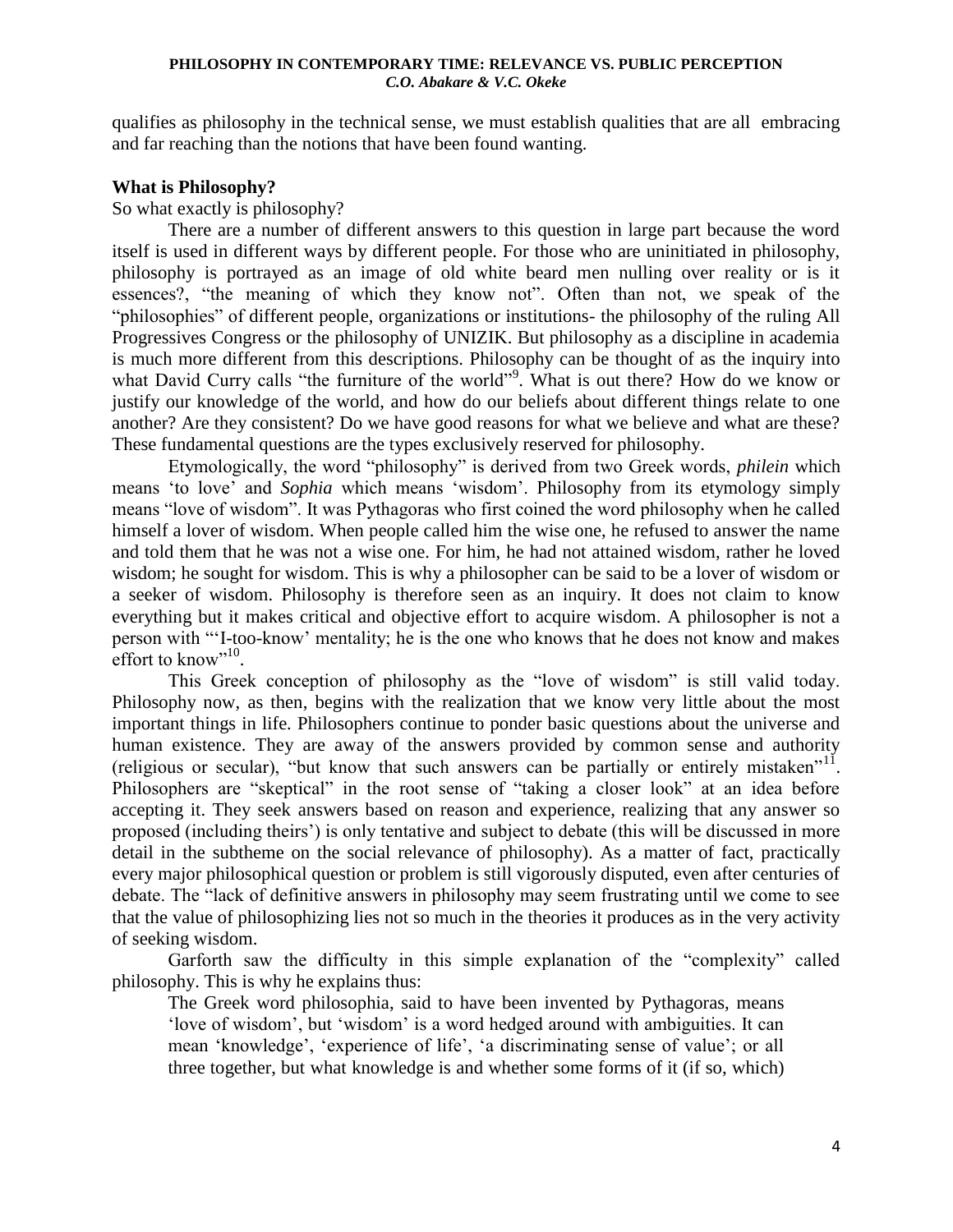are preferable to others, what sort of experience qualifies as wisdom, all this is left obscure and provides material for unending controversy<sup>12</sup>.

The above gives one a foretaste of what one should expect when one dabbles in philosophical matters. This controversy inherent in its meaning manifests also in its nature, scope and purpose $^{13}$ .

This lack of a generally accepted definition of philosophy is more or less attributable to the nature of its subject matter which is reality as a whole- the entirety of being (the universe). As it is, no one can have a comprehensive knowledge of "all that is": we can only have knowledge of some aspects as they manifest to us. Odey narrated the storey of the five blind men and the elephant to illustrate this point. Asking the blind men to touch the elephant and to describe what they observe, Odey writes thus:

The first person touched its side and said it was like a wall; the second, its ears and said it was like fan; the third, its tail and said it was like a rope; the fourth, its leg and said it was like a tree; and the fifth, its tusk and said that it was like a horn. They are all right and wrong. Right, in the sense that a part identified by each person is a true description of an elephant. Wrong, in the sense that, none of the parts so described by each person, gives a complete picture of an elephant. To have a true and complete picture of an elephant calls for a synthesis of the various descriptions of its parts  $14$ .

Beyond the etymological definition or description of philosophy, there are almost as many definitions of philosophy as there are philosophers and philosophy texts books. Scholars who have attempted a definition of philosophy have all done so from their different ideological orientations and background. Socrates the ancient Greek philosopher and moralist for instance see philosophy "as a rational study of the moral life. This justifies the often quoted Socratic dictum: an unexamined life is not worth living"<sup>15</sup>. For Plato, the philosopher is "the man who is ready to taste every form of knowledge, is glad to learn and never satisfied…whose passion is to see the truth…whose heart is fixed on Reality itself<sup>316</sup>. Aristotle on his own part, see philosophy as "the quest for the principles and causes of things"<sup>17</sup>. For Epicurus, philosophy is an activity which seeks to secure the happiness of man by means of discussion and argument. According to Ludwig Wittgenstein, philosophy deals with clarification and language analysis. For the American pragmatic philosopher philosophy is the "criticism of criticisms" which is different from any other mode of criticism. He sees philosophy as "thinking which has become conscious of itself"<sup>18</sup>. For A.J. Ayer philosophy is in its entirety a critical enterprise. According to Bertrand Russell, Philosophy is merely an attempt to answer ultimate questions not carelessly and dogmatically as we do in ordinary life and even in the sciences, but critically, after exploring all that makes such questions puzzling and after realizing all the vagueness and confusion that underline our ordinary ideas"<sup>19</sup>. For Thomson, philosophy is "a way of thinking rather than as an academic institution. Put simply, it is critical thought about concepts and ways of thinking. It is thought that involves the analysis or clarification of concepts and the uncovering of meanings, and which is normally supported by arguments".<sup>20</sup>For Audi and Scheler, philosophy is defined as:

A reasoned pursuit of fundamental truths, a quest for understanding… it seeks to establish standards of evidence, to provide rational methods for solving conflicts and to create techniques for evaluating arguments... it enhances one's ability to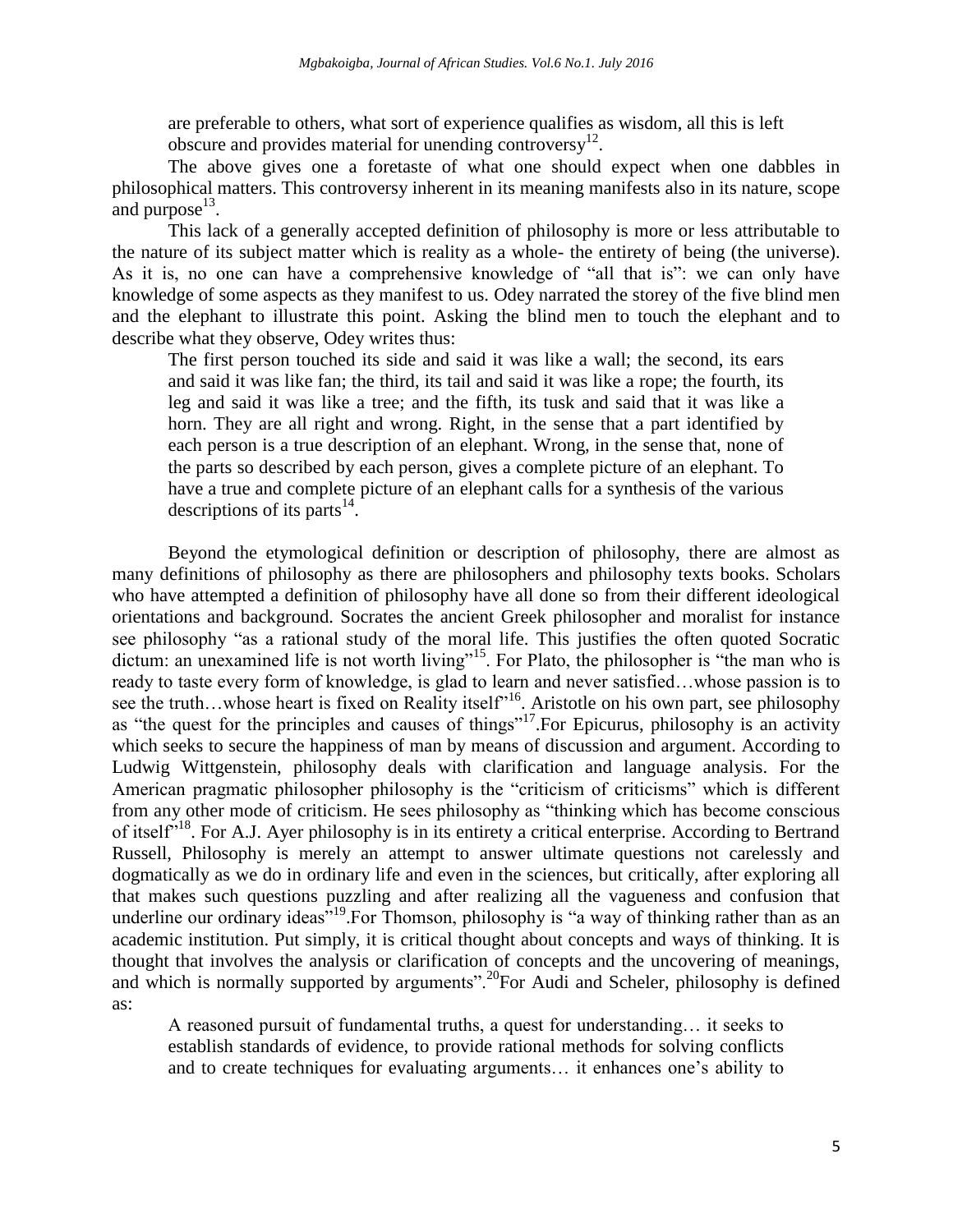perceive the relationships among the various fields of study; and it deepens one"s sense of the meaning and varieties of human experience<sup>21</sup>.

Kwasi Wiredu, the Ghanain Philosopher conceives philosophy as dealing with the intellectual foundations of our life, interrogating and evaluating profoundly, the foundations of our beliefs and actions. According to J. Omoregbe, "philosophy is a reflective activity on human experience in search of answers to some fundamental questions.<sup>"22</sup> Also for B. Umeugo, philosophy is defined as: "Life itself: life as it is lived. It is not an abstract term, even when it sounds abstract. It is a discipline that cuts across color, race, culture and national and international frontiers. In short, it is the mother of all disciplines as far as life is concerned".<sup>23</sup>Uduma thinks that "philosophy, distinctively and exclusively, deals with ultimates, ultimate things either about the universe as a whole or about matters affecting human fate and conduct in the most basic way."<sup>24</sup> C.E.M. Joad underscores the all-inclusive nature of the subject matter of philosophy when he holds that: "there is nothing at all outside the scope of philosophy. Every other branch of human enquiry limits its scope".<sup>25</sup> Also, this versatility of the scope of philosophy is why T. Oizermann thinks that attempts at defining philosophy is a clear distortion of its subject matter. Accordingly, he says that: "Every definition is a limitation of the content of a subject and therefore, is itself limited".<sup>26</sup> In other words, philosophy is all encompassing and does not require a definition.

These many definitions points to the fact of the complexity of philosophy. Reality being the subject matter of philosophy is immense, diverse and complex in its manifestations. Who attempts understanding it, can only acquaint him or herself with some of its aspects. The aspect of interest to the observer, will definitely influence his perception of philosophy and as a matter of fact reality. Wittgenstein for instance, sees philosophy as an intellectual activity, which focuses on analysis of language to achieve clarity of thought. Philosophy is "a battle against the bewitchment of our intelligence by means of language".<sup>27</sup> For this singular reason, he thinks that philosophy at all times should aim at "the logical clarification of thought".

At any rate, we must assert that, although this complexity in trying to define philosophy exists, philosophy however, has certain basic characteristics, which every definition of it must have in order to be seen as a substantive attempt. These basic characteristics are: comprehensiveness, criticism and non-supposition. Any definition of philosophy which would be considered would include these features or be seen to be inadequate.

## **Nature of Philosophy**

We must state at this point that any discussion on the nature of philosophy is bound to be problematic. This is based on the backdrop of the varied views of philosophers concerning the nature of philosophy. One important thing to note like we mentioned earlier, is that a philosopher"s notion of philosophy is highly dependent on the philosophical camp that the particular philosopher belongs to. In this sense, there is no generally accepted view among philosophers concerning the nature of philosophy. This notwithstanding, there is one essential element that cuts across the views of varied camps of philosophers: Philosophy is essentially a rational activity. So what characterizes the nature of philosophy is rationality. In this sense, we can say that every human person that possesses rationality is a philosopher. So for the fact that one is a rational being is enough for one to be called a philosopher. We can say without mincing words that philosophy is a prerogative of human beings.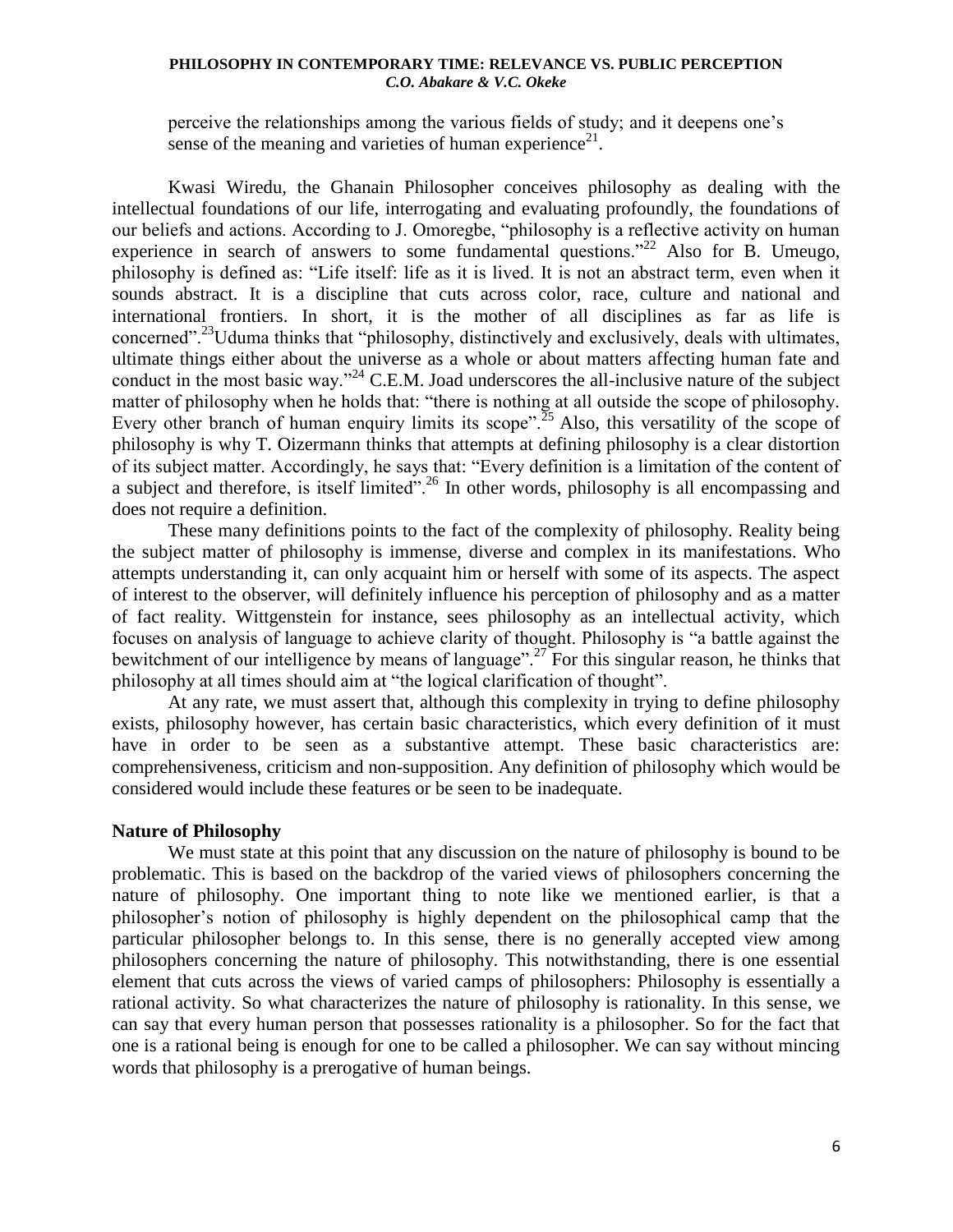The concept, philosophy, is understood both as a First Order activity and also as a Second Order activity. As a First Order activity philosophy is seen as the property of all rational beings. This is what is also known as the loose sense of philosophy. In this sense philosophy is seen as a worldview or a principle that guides people"s life. It is a way through which individuals or group of individuals try to make sense out of human experience. This is why somebody can say: "My philosophy is this or that." Like when the Trojan Military General Hector would tell his army "what we do in life echoes in eternity" or the UNIZIK motto which reads: "Discipline, Self-Reliance and Excellence". These are the driving force of these bodies and therefore their philosophy. But this is only philosophy at the loose or generic sense.

Beyond this, philosophy is more of the development of a skill than the acquisition of a body of knowledge, in that it evaluates arguments and assesses presuppositions and truth claims. The components of philosophy are the building blocks of our different "world-views", or belief systems, our cultures; the foundational concepts with which people view the world, our interpretation of the world around us and how we understand the relatedness of nature"s particulars to one another.

These portray philosophy as a Second Order activity. As a Second Order activity, philosophy is seen as the activity of professionals. Here philosophy is seen as an organized activity. This is what is referred to as academic philosophy. This type of philosophy is an organized study pursued in universities and other tertiary institutions of learning as something more serious, organized and purposeful. Philosophy as a Second Order activity is what we mean by philosophy *qua tale,* that is, philosophy in the true sense of the word; philosophy in the strict sense. The understanding of the nature of philosophy is captured by C.B. Okolo when he writes that:

Philosophy in its academic or professional meaning is a critical enterprise, something dynamic, a quest, a search, indeed; one would even define it as a spirit of evaluative exploration or inquiry into all areas of human experience, of the world in which we live, man himself and his place in the universe … In its widest range, so to speak, philosophy tries to give a coherent and systematic account of the multifaceted universe of being and knowledge; of what is and how man knows. In short, philosophy carries out a critique of daily experience in quest of truth of all experience as is rationally possible forman<sup>28</sup>.

However, one must just recognize that philosophy is simply borne out of curiosity, wonder, puzzle, bewilderment and amazement; it is borne out of the desire to know and understand. This fact Umeogu profoundly captures when he posits that:

The reality is that rich or poor, black or white, master or servant, developed or under-developed, we all philosophize whether it is conscious or not. Philosophizing in this context means to inquire, to probe, to question, to understand, to explain, and the capability to give answers or clarify issues that border on understanding and compartmentalizing events and happenings within specific cultural setting.<sup>29</sup>

In essence, to philosophize, there must be that innate desire to probe; to embark on a rationalizing quest. As a matter of fact, in the absence of a passion to wonder, there is no philosophy as far philosophy is concerned. The implication of this, is that whoever dares to "wonder" is a philosopher. The point of difference lies in the manner, degree and the possible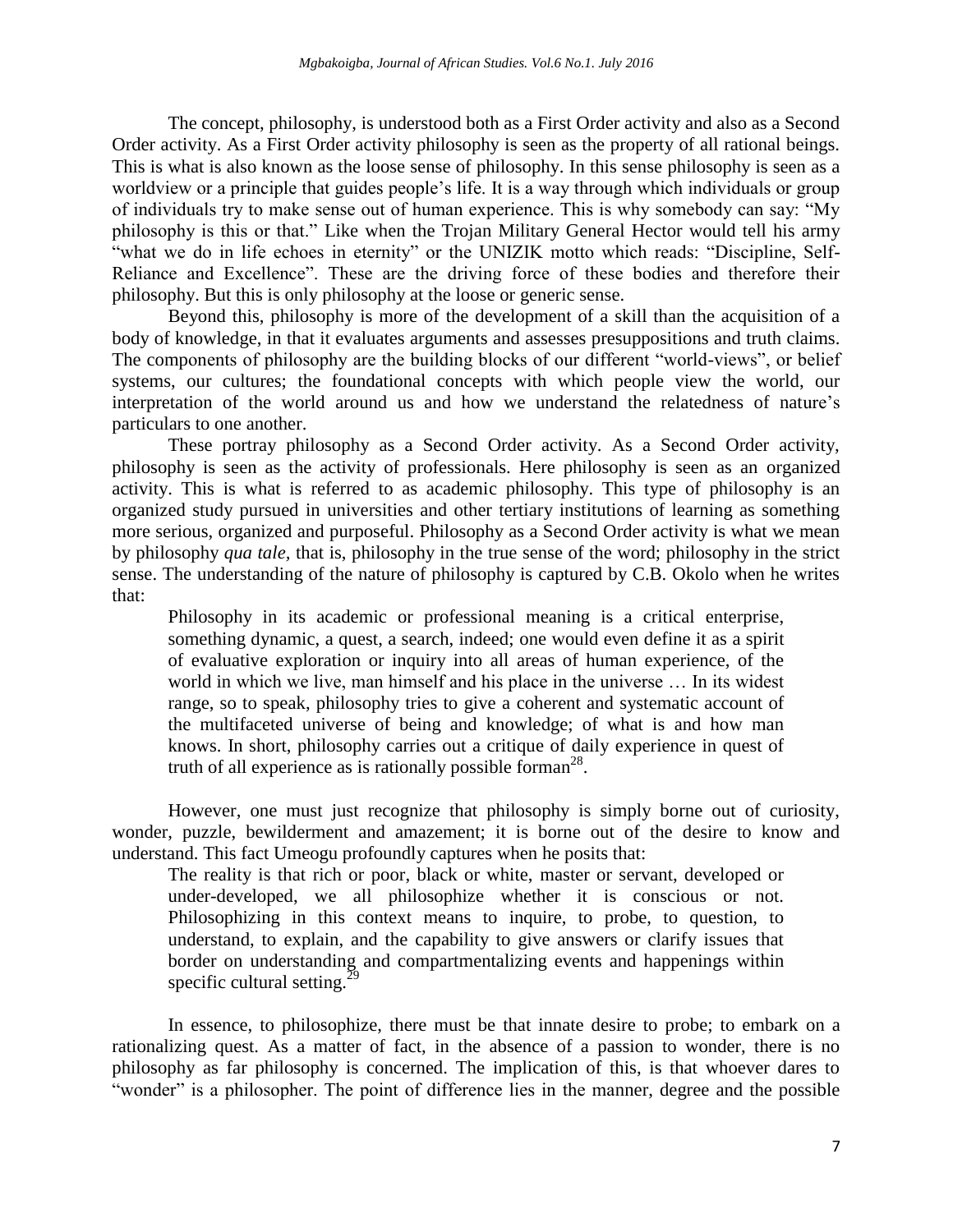outcome of the philosophical voyage. Having seen the nature of the subject of philosophy, it is only pertinent to turn to its branches for emphasis sake.

# **Branches of Philosophy**

Philosophy is concerned with every area of human knowledge, and it is precisely based on this backdrop of the wide application of its techniques of understanding to different subject areas that it is such a useful area of study. There are five broad branches of philosophy. They are: metaphysics, ethics, logic, epistemology and aesthetics. **Metaphysics** investigates the rational principles, foundations and structures of the Cosmos or Being (Reality). It asks such questions as: what are the fundamental principles that govern the universe?, what is Being or Reality?; **Ethics** is basically concerned with formulating rules of conduct and examining the justifications for such rules. It is in simpler terms, the "science" of the rightness and wrongness of human action. It asks such questions as: what makes an action or a thing good or bad? etc; **Logic** deals with the canons of valid reasoning. It investigates the formal relationship between reasons and conclusions and the structure of rational thought; **Epistemology**, which is the theory of knowledge or Cristeriology, looks at the nature and foundations of knowledge. It seeks to delineate what we can know, how we can know, and the extent we can know; **Aesthetics** is the value science of beauty or the appreciation of the arts. It seeks to understand the bases for our claims to beauty or ugliness. Is beauty in the eye of the beholder?, or is there an objective criteria of beauty?.

Apart from the above five traditional branches of philosophy, there is also what has come to be called the "specialized areas" of philosophy where philosophy performs its conceptual and analytic functions in particular ways. These areas are: philosophy of politics (political philosophy), philosophy of science, philosophy of language, philosophy of law, philosophy of religion, philosophy of mind (philosophical psychology), philosophy of education etc. As a matter of fact philosophy cuts across every area of human endeavour. However, inasmuch as these diverse areas of philosophy attend to different areas of being and human experience, they do not entire exclude each other. A philosopher in attempting to resolve socio-political issues sees himself projecting towards the ethical or metaphysical planes in search of answers. This is not restricted to political questions, but cuts across all the branches and areas of philosophy, giving credence to the idea of the unity of Being.

### **Methods in Philosophy**

There are several methods or modes with which philosophers approach their attempt at decoding or understanding reality. We have the analytical, critical, reflective, contemplative, hermeneutical, dialectical, dialogical modes or methods, among others in philosophy.

When a philosopher emphasizes any of these methods, his thought or philosophy is described accordingly. For example, the analytic philosophers are so-called because their works or interpretations of reality are through the rigours of analysis of concepts and experiences. Hegel for example is called a "dialectician" because of the three stages of thesis, antithesis and synthesis involved in his explanation of human social and historical evolution.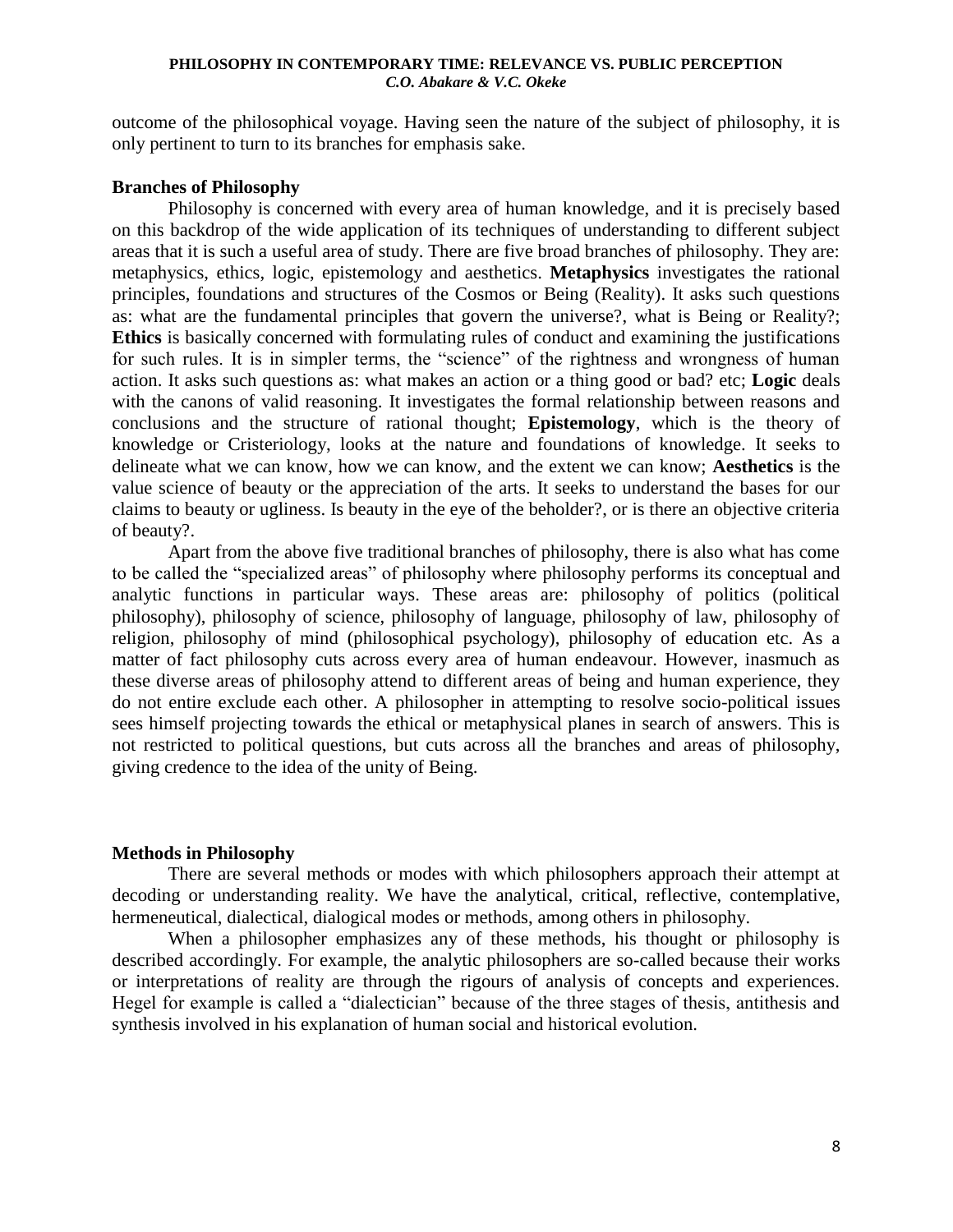At any rate, it must be noted that there are no stereotypes between these various methods of philosophy. What this means is that philosophers in practice whether consciously or unconsciously combine these methods in their search for the foundations of "things".

### **Functional Values of Philosophy to Society**

Although it has been established from our preceding discussions that philosophers do not have a consensus in terms of a generally accepted meaning or definition of philosophy, they however, do not dispute about the value or relevance of philosophy in daily affairs of men. That is to say that, "there is a recognizable consensus among many philosophers that philosophy performs a critical and social function in society<sup>30</sup>. This is particularly so, when viewed against the backdrop that philosophy is essentially a rational, unattached and systematical inquiry into the whole spectrum of human experience; thought and conduct. Philosophy has the undeniable capacity for instilling critical thought, creativity and renewal of ideas. The pivotal role that philosophical thought has played throughout the centuries past and continues to play spanning all cultures of the world testifies to its significance. As a conceptual response to man"s existential problems, philosophy cannot be underestimated. Any society, who does so, does so at its own peril.

### **i. Critical/Interpretative Role**

The critical approach to issues, which philosophy creates in man, conditions him with a rich capacity for reflection and deliberation and the right sense of value and the right attitude to issues. Aligning with this position, David Hume posits that the philosopher is particularly useful to society. This is why is said that, "though a philosopher may live remote from business, the genius of philosophy if cultivated by several must gradually diffuse itself throughout the whole society."<sup>31</sup> It follows that if everyone imbibes the critical spirit which philosophy provides, society will be better for it. John Dewey who described philosophy as the "criticism of criticisms", construes it basically as a social method; a system for dealing with the social and moral problems that bedevils man in society. Karl Marx discards the interpretative function of philosophy, but instead acknowledges that philosophy is a weapon for social reconstruction.

For Socrates as for Plato, philosophy has practical value to the extent that it is not just an abstract vocation, but a way of concrete social re-engineering. The relevance of philosophy is not missing in their thought, hence the maxim that "only when philosophers become kings or the kings imbibe the philosophical attitude will society be fully liberated". This explains why they devoted a greater part of their lives inculcating these principles in the daily lives of man and society. This explains the position that all of Modern political philosophy are footnotes on Plato. F.C. Okafor does not also doubt the profound relevance of philosophy when he explains that:

Today, philosophy has still a vital role to play in human condition and human enterprise. This is because it provides comprehensive interpretation of fundamental issues and the events pertinent to them. It probes into the various forms of meaningful language, the shades and differentiations in human communication as well as the analysis and synthesis thereof. Hence it attempts to ensure clarity and understanding in human dialogue and assumptions. It seeks to satisfy man"s curiousity regarding life, existence, the beginning and end of things. It acts to some degree as the "guide of life" since it guides the individual in the acquisition of concrete outlook on life, the values and meaning of life, its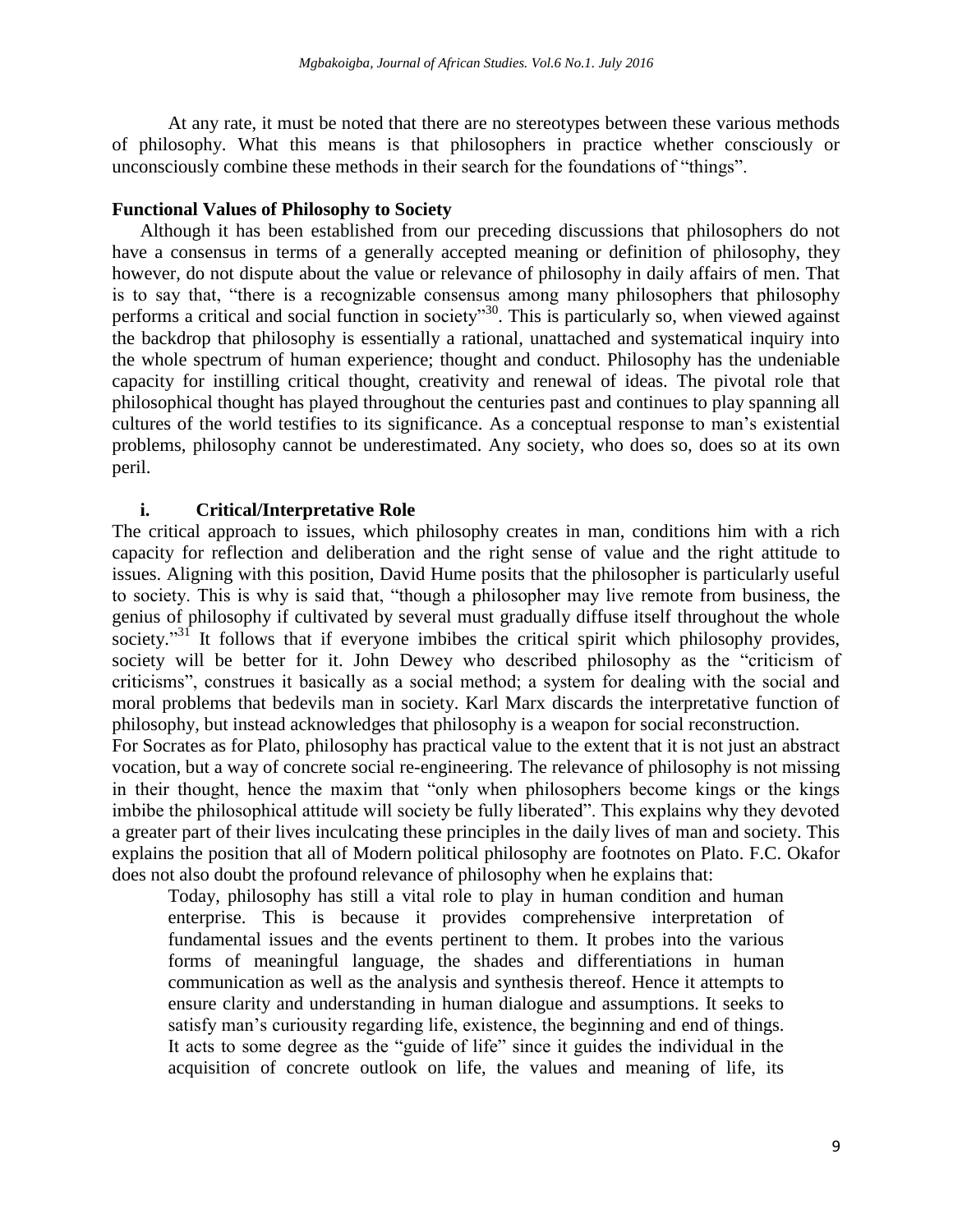proximate and ultimate ends, and seeks to establish for the individual a scale of values for human conduct. $32$ 

## ii. **Social Order Role**

No society can effectively function without a philosophy of its own. Such philosophy forms the base of which the entire socio-political activities are carried out. When such philosophies are good, the result is that there will be order, progress and development in such a society, and when this is not the case, then it is as a result of an error in such philosophy. Philosophy does this ordering of society through its branches, as its branches are areas of inquiry. Every branch of philosophy is concerned in one way or another, directly or indirectly with particular problems of human experience. Critical thinking or logic for instance, as an area of inquiry in philosophy, deals with various modes of rational thinking and reasoning. With this, philosophy gives man a sense of thinking logically, critically, objectively thereby purging men of their bias, partiality and dogmatism. Philosophy of law examines the legal aspects of human behavior and social relations. The issue of law and order is overemphasized. Philosophy of History is concerned with continuous reminder of the discoveries, achievements, failures and successes of great scholars and thinkers of the past. The knowledge of history provides us a guide for present and future development.

Social and Political philosophy is a branch of philosophy that deals not only with sociopolitical behavior but also with how man should live, behave and govern himself in society. Today democracy is both a philosophical and political system that has been acknowledged as the best, because it encourages such fundamental principles as equality and freedom. And as such, every political system in the world craves to join this philosophical train because of its dividends to societies that have attempted it. This is in contrast to some other socio-political trends that have been attempted in the past, such as totalitarianism, fascism, monarchy, oligarchy, among others, which in certain ways enslaved man, cutting short his wellbeing. That is to say that every institution of society is based on certain philosophic ideas, whether as law, government, religion, family, marriage, education etc. When sound philosophies are employed in these areas, the result is always stability, peace and order in society. But when the opposite is the case, society becomes chaotic and disorderly.

Having come this far in establishing what philosophy entails, its modes and core functions or values to society in general, we can now attempt to establish its relevance in contemporary time as against what it has come to mean in the eye of the public.

# **Relevance of Philosophy in Contemporary Time**s

With the analysis and exposition so far, the question of the relevance of philosophy need not arise**,** unless it is about the question of its contemporary import, which at this point is our focus. Philosophy has continued to be relevant and plays salient roles in our social wellbeing, as against the common place opinion that it has served it usefulness and that it is no longer relevant in this age of science and technology. However, we must note that science and technology has no being without the being of man. And it is the responsibility of philosophy to continue to proffer better ways of man"s social and technological relations. The relevance of philosophy in this contemporary time cannot be overemphasized.

For one, Philosophy has brought about several social revolutions. By a simple definition, social change or revolution means any form of alteration in the social order of the society. It is a kind of paradigm shift. The basis of social change is the transformation in the thought processes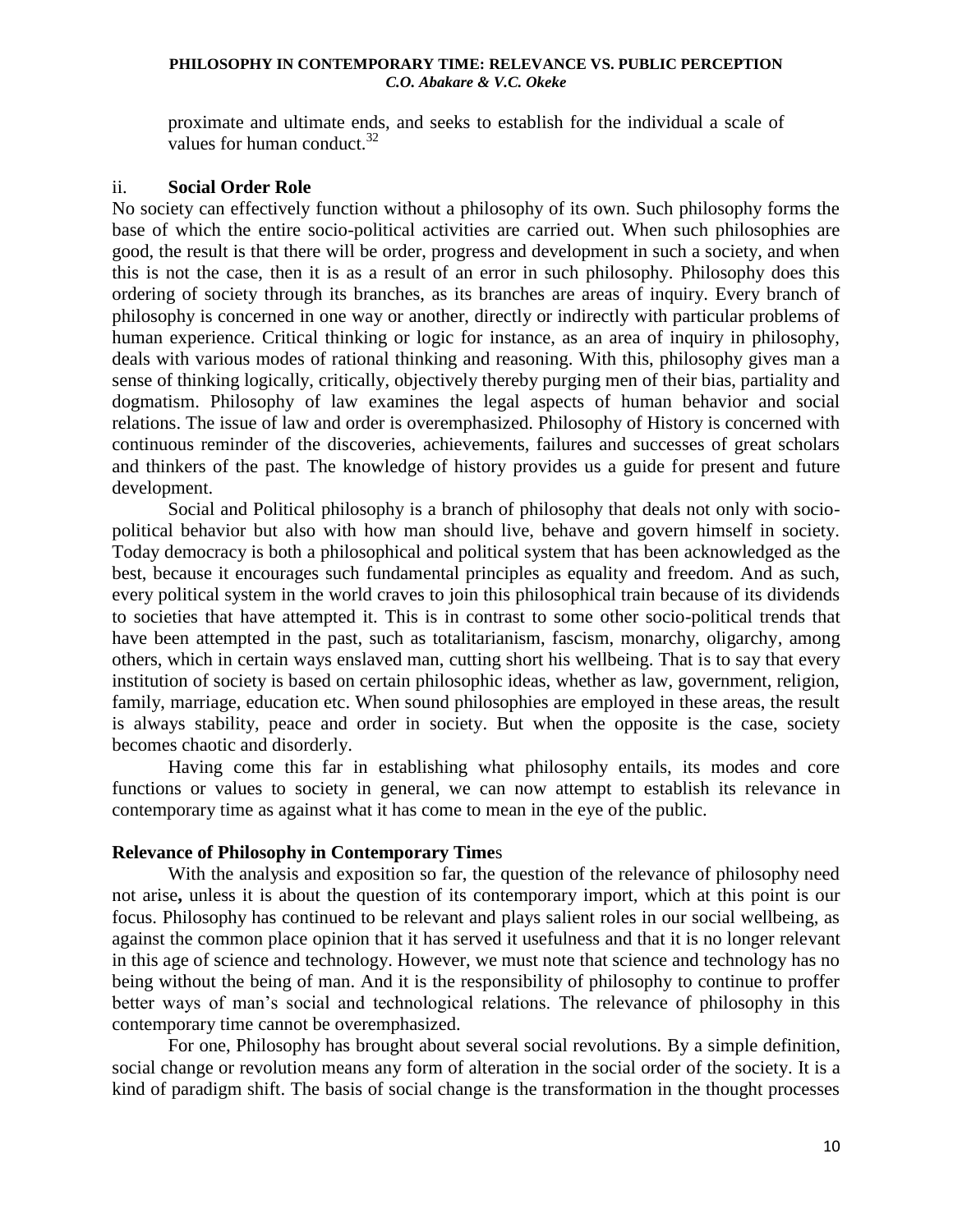of the human person. Knowledge of philosophy brings about new approaches to issues. This is possible because philosophy sharpens our minds and liberates us from the shackles of prejudices of our age. With the so sharpened, societies through the individuals that possess such philosophical knowledge can now question certain cultures and traditions that are antithetical to reason. Such practices that are not in tandem with reason are to be discarded or modified. This is where the illumination of philosophy shines and brings about social change. Philosophy provides us with the intellectual disposition and stamina to jettison varied superstitious beliefs in our locality.

The world is presently bedeviled by many ills arising from negative nationalism or patriotism, where one ethnic group or nationality excludes others from the category of humanity. Philosophy continues to remind 'us' that we all share one humanity. The fact that one is an African, Caucasian, mongoloid, or any other of the races of the world is simply accidental to the being of the individual person. In this regard therefore, the study of philosophy has certainly played a vital role to unite the world and continues to do so.

It will help Nigerians in this period of continues ethnic rivalry to realize the existential fact that there is no essential difference among all the ethnic groups in Nigeria. This is a significant role that philosophy plays in or should play in our contemporary Nigerian society. This understanding will bring about good relationship among the various ethnic groups in Nigeria. The truth is that philosophy, by its very nature, enables man to fit in well both in interpersonal, inter-ethnic and international relationships. It makes for order in the society and for world peace. The idea of human nature and rights from where the declaration of human rights came originated the thoughts of philosophers like: St. Thomas Aquinas, Thomas Hobbes, John Locke, Jacque Rousseau and others. The point here is that the study of philosophy provides us with necessary ingredients for good and authentic human relation that is devoid of tribal sentiments. It provides for an unbiased assessment of human behaviour irrespective of one's ethnic or national affiliation.

As a nation, Nigeria has experienced different political dispensations. It is true that the human person is a political animal but it is also true that politics as it is being practiced in most countries in Africa in particular and the world in general cannot grow or even develop without the aid of philosophy. The Nigerian politicians for instance need at least a little dose of philosophy in order to be truly rational in all their dealings. The role of philosophy in the political sphere in Nigeria will be much more appreciated in the area of policy-making. Philosophers or rather those who have had some training in philosophy are better equipped to help Nigerian government to articulate good polices that will touch the lives of the people positively. With the philosophers concern for values, goals, ends of human society, human activity and the means of achieving these, he is better qualified to play the role of helping to determine societal values, development and progress. Philosophy will go a long way towards helping Nigerian Politicians to desist from the politics of acrimony and bitterness. Since philosophy upholds the dignity of human nature, Nigerian politicians will certainly benefit from it given that it will dispose them to be fair in all their dealings. Philosophy certainly will help all Nigerians to be true citizens and to have regard for the constituted authority. This is what Russell meant when he said that: "Philosophy makes us citizens of the universe, not only of one walled city at war with all the rest. In this citizenship of the universe consist man"s true freedom and his liberation from the thralldom of narrow hopes and fears".<sup>32</sup>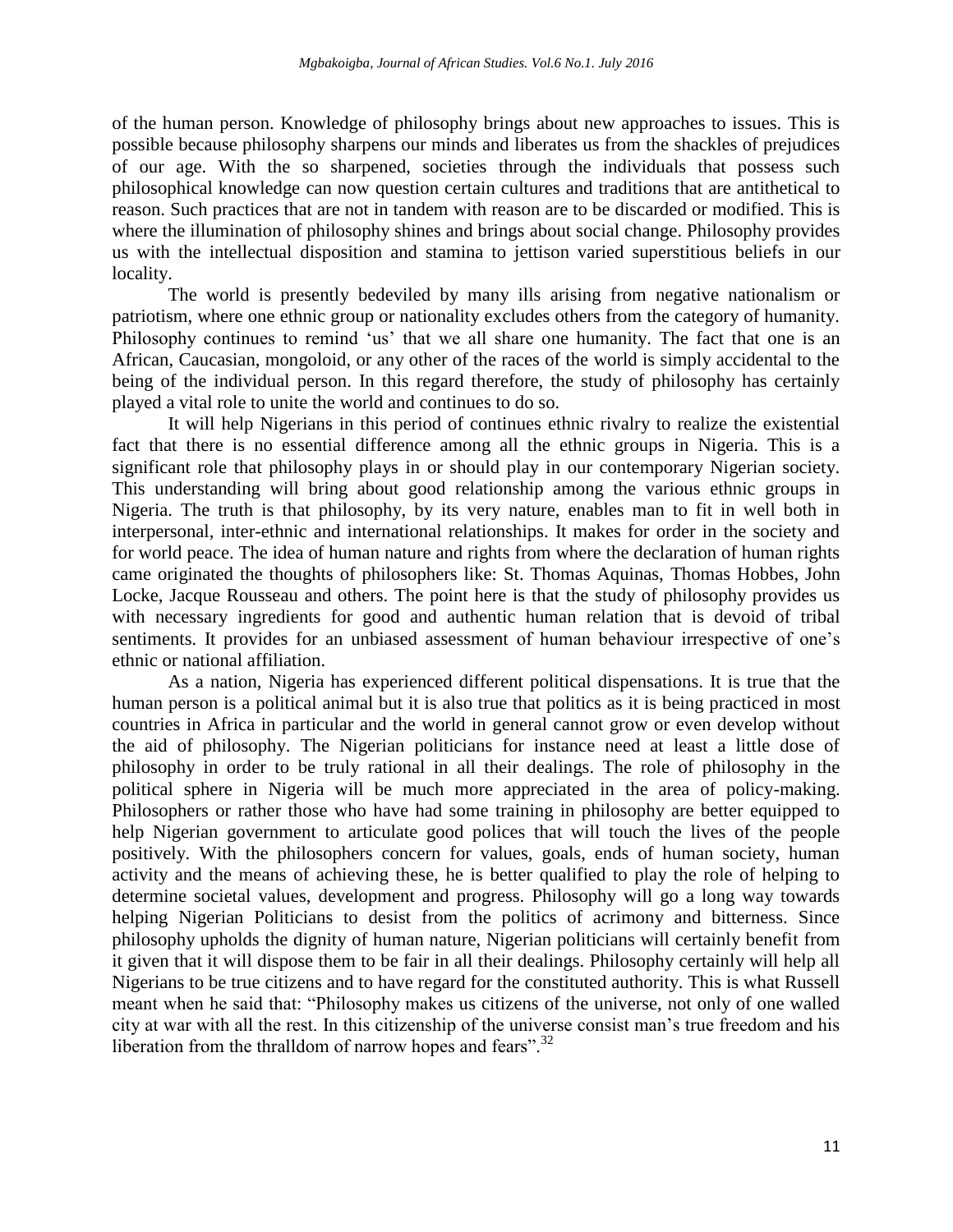Philosophy has played a role in the way and manner religion is understood and practiced among humans and societies. From our knowledge of metaphysics, we see that everything that is, derives its being from the being that is necessary. This Being that is by necessity is called different names by different religions; God by Christianity, Allah by Islam, Buddha by Buddhism etc. This is a simple philosophical knowledge. The implication of this understanding is that there is only one Supreme Being that is approached differently. This is what is called "The Paradox of the One and Many in Religion". The knowledge of philosophy will help the contemporary Nigerians to appreciate the fact that each of us is unique and as such every religion is unique. It is philosophy that should help us to respect the views of others, be it religious views or otherwise. Basic philosophical knowledge will make Christians, Moslems and Traditional Worshipers in Nigeria and the world over to tolerate each other without any form of violence or hatred. So because of the fact that philosophy is love of wisdom, it will dispose Nigerians to appreciate the good aspects of each religious group that exists. In this regard, Christians and Moslems are to see themselves as collaborators and not as enemies. This is the jurisdiction of philosophy. Philosophy will help to quench the incessant religious violence that is often experienced in the world over. This means that our youth will no longer be pushed to cause violence and mayhem in the society in the name of religion. Philosophy will provide Nigerian youths with the intellectual debt to question certain call of their religious leaders and extremists that are not in consonance with human rationality. Philosophy, therefore, tries to find out reason for accepting anything. In this sense, it has a very important role to play in our contemporary society that is bedeviled with many rogues and charlatans in the name of religious leaders. Today many families are divided because of one prophecy or the other from one "man of God" or the other. Many people have been deceived in the name of religion. Many Nigerians today are at the mercy of the so-called religious leaders. The important role of philosophy in the religious sphere is that it helps us not to accept anything in the name of religion without some basic rational justification. Philosophy frees us from dogmatism and the imprisonment of irrational religious beliefs.

Also, in terms of countries' economies, Philosophy has what it takes to develop the economy. Philosophy, we must recall, is a reflective activity. And it takes only a reflective mind to bring about economic growth and development. It will not be an overstatement to say that Nigerian economic problem is hinged on the lack of philosophical training or foundations. It is clear that when the mind is developed, it will certainly affect other aspects of human endeavor. In as much as Philosophy may not be a practical study or of immediate practical utility, but it contains what is finest and noblest in human life, because it is concerned not with the production of material wealth, but with the advancement of the wealth of the mind. One thing that is clear is that a developed mind translates to developed economy and society. It takes only a reflective mind to generate ideas; and it also takes a reflective mind to actualize these ideas. Philosophy has to do with creativity. And this is what Nigeria needs. We need philosophy to sharpen our creative mind for the purpose of economic growth and development in Nigeria. It is clear that all developed economies of the world have basic philosophical foundations. There is no doubt that an average Nigerian needs some level of philosophical training in order to bring about national economic development. Truly the genuine existence of the world is anchored on ideas. This is why we need to explore Philosophy of Economics as a branch of philosophy; which inquiries concerning rational choice, appraisal of economic outcomes, institutions and processes and the ontology of economic phenomena. This branch of philosophy has a significant role to play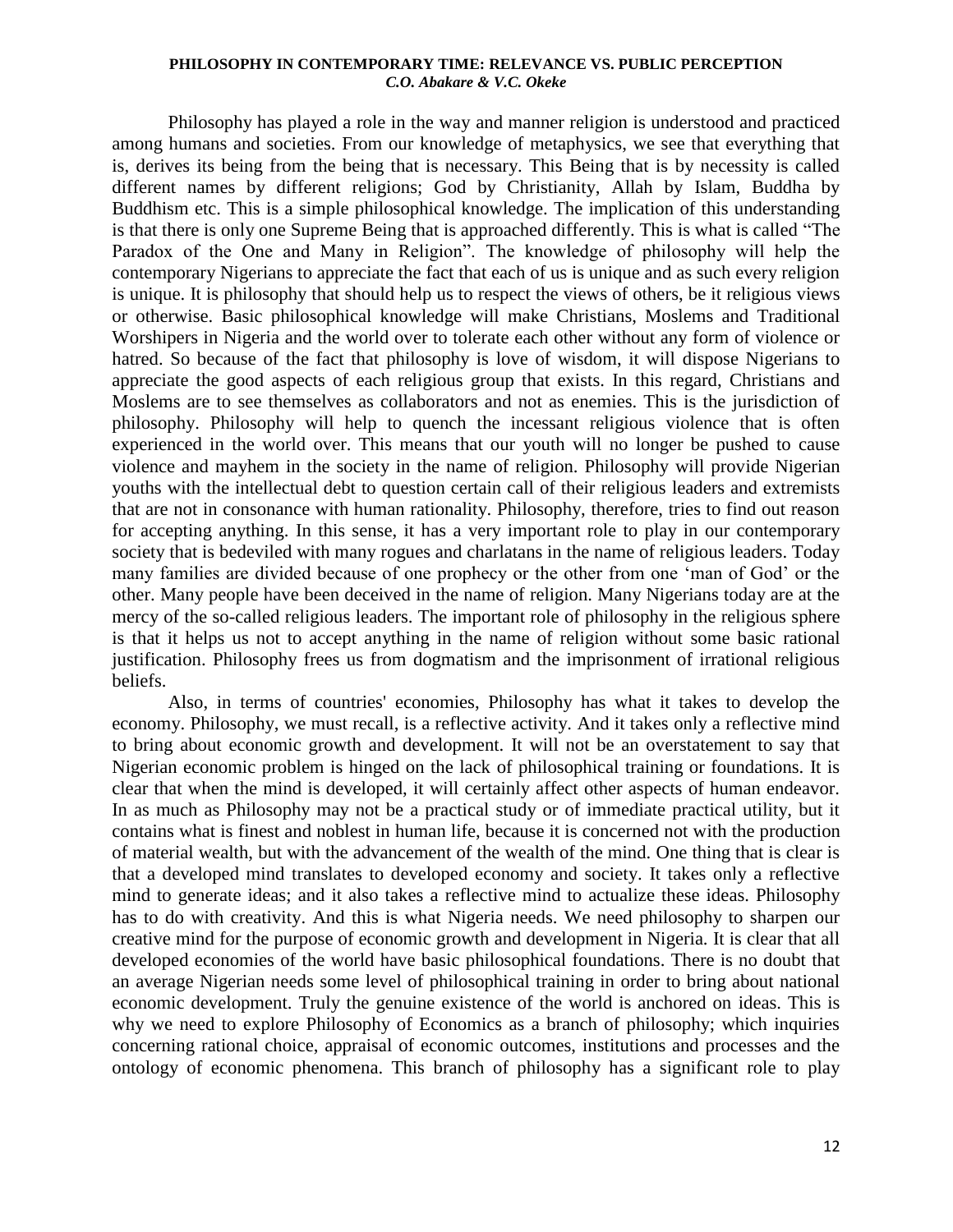towards the growth and development of economies of the world in general and Nigeria in particular.

# **Conclusion**

The attempt of this paper so far has been to justify the important role of philosophy in our contemporary time. We have tried to do justice to it. However, the claim of the researchers is not that we have explored all the areas of relevance of philosophy in contemporary society. The value of philosophy cannot be overemphasized. The point here is that Nigeria as a people need philosophy; it is a human need. We cannot do without it. Any attempt to run away from philosophy will certainly portend doom for the nation. One thing we must note is that philosophy helps to develop human mind to reason correctly and rationally. When the mind is properly developed rationally, it will translate to human and societal development. This paper, therefore, recommends for at least a little dosage of philosophical training for all, especially in the curriculum of our elementary, secondary and tertiary institutions as has been done in most developed countries of the world.

## **References**

- 1. M. L. Igbafen, "An Undisguised Denial of the Poverty and Irrelevance of Philosophy" in *Philosophy and Africa*, Ike Odimegwu (ed.), UNIZIK UNESCO World Philosophy Day Celebrations, Lumos Nig Ltd, 2006, pp.14-27.
- 2. Ayn Rand, *Meaning of Philosophy*, [http://www.aynrandlexicon.com,](http://www.aynrandlexicon.com/) accessed 3/5/2016.
- 3. B. Umeogu, "From the Head of Department" in *Department of Philosophy Hand Book*, (Enugu: Victojo Production Services, 2014), pp.1-23.
- 4. C. B. Okolo, *Philosophy of Education and Education of Philosophy*, (Enugu: Snaap Press Ltd, 1989), p.19
- 5. J. A. Mann and G. F. Weyche (eds.), *Reflections on Man*, (New York: Harcourt Brace and World Inc., 1996), p.2.
- 6. Lawrence Ugwuanyi, "Disabusing the Mind of the Prejudices Against the World of Philosophy" in Ike Odimegwu (ed.) *Philosophy and Africa*, UNIZIK UNESCO World Philosophy Day Celebrations, Lumos Nig Ltd, 2006, pp.1-13.
- 7. R. H. Popkin and Avrum Stroll, *Philosophy Made Simple*, (London: W. H. Allen, 1993), p.xiii.
- 8. B. Umeogu, 2014, p.5.
- 9. David Curry, *Personnel Communication*, August 15, 2010.
- 10. J. O. E. Ndubuisi, "The Role of Philosophy in Contemporary Society: The Nigerian Experience", *Humanity and Social Sciences Journal 10 (1):40-46*, 2015, ISSN1818-4960, 100SI. Publications, 2015.
- 11. D.C. Abel (ed.) *Fifty Readings in Philosophy*, (U.S.A: McGraw Hill Inc., 1994), p.2.
- 12. F.W. Garforth, *The Scope of Philosophy*, (New York: Longman, 1970), p.
- 13. Nwabuiro Ideyi, "Philosophy and Public Perception: A Critical Analysis" in M. Dukor (ed.) *Nnamdi Azikiwe Journal of Philosophy, ISBN 978-32521-4-3*, 2007, pp.1-23.
- 14. J. D. Odey, *Mahatma Ghandi: A Profile in Love, Peace and Non-Violence*, (Enugu: Snaap Press Limited, 1996), p.17.
- 15. M. L. Igbafen, 2006, p.15.
- 16. Eze Nwokereke, "Meaning, Nature and Scope of Philosophy" in Nwokereke (ed.), *Introduction to Philosophy and Logic*, (Enugu: PAGON Press Services, 2004), p.